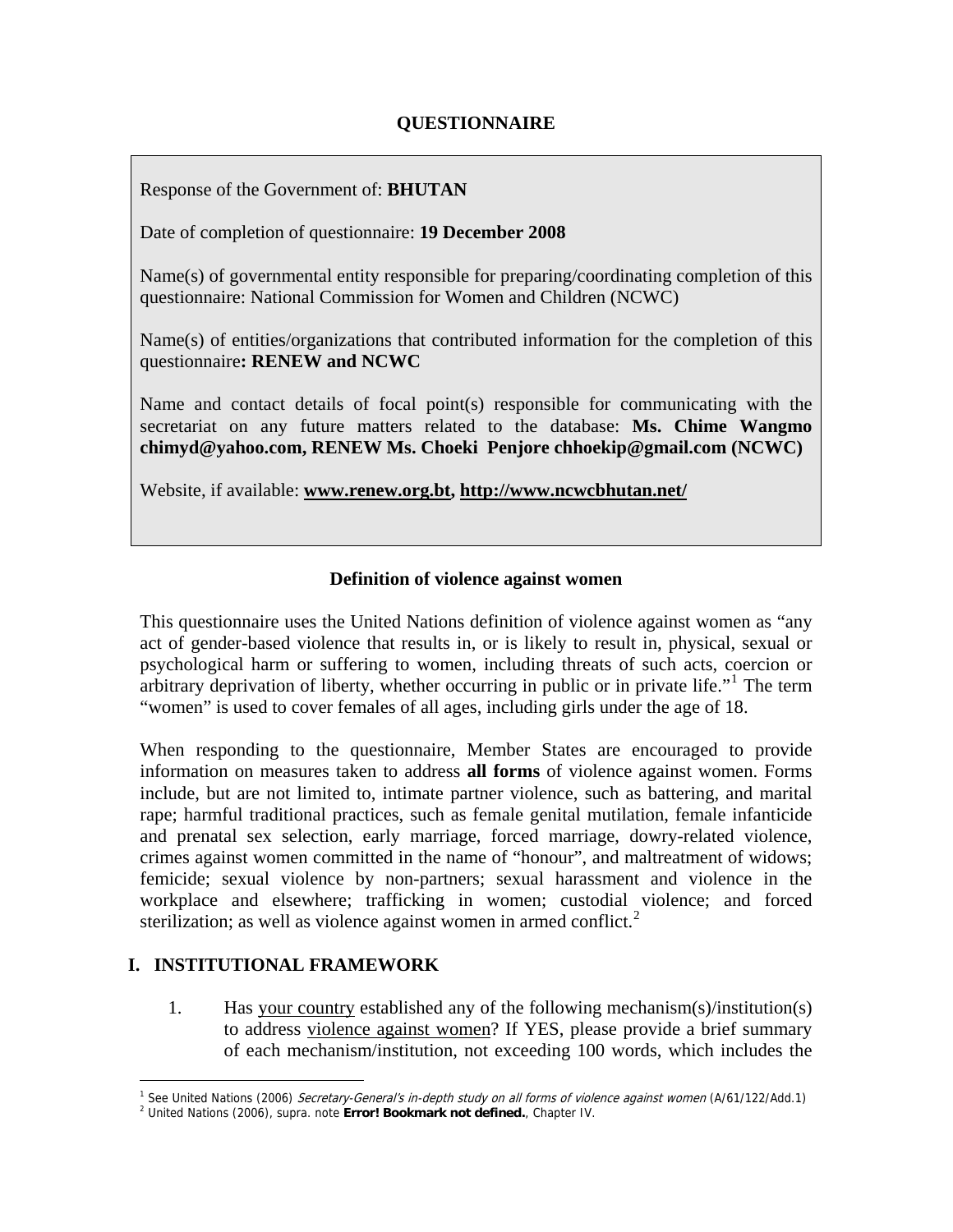following information:

- o Name
- o Mandate
- o Date established
- o Details of membership
- o Whether or not the mechanism/institution was established through legislation, policy, decree, or other action.

The National Commission for Women and Children established in January 2004 via the Cabinet of the Council of Ministers (CCM) order to fulfil commitments of the RGoB to the international treaties ratified, in particular the CRC and CEDAW.

Mandates of the NCWC:

- Fulfil reporting obligation of the RGoB to international conventions ratified
- Coordinate the preparation of reports and ensure that all activities implemented in the country are in line with the CRC and the CEDAW in particular
- Monitor and ensure that all programs and policies in the country are in line with the CRC, CEDAW and other ratified conventions
- Provide a platform to receive complaints on the violation of the rights of women and children
- Institutional support and social mobilisation

The NCWC has a group of Commissioners that is chaired by the Minister of Education as the Chairperson. The Commission previously had 11 Commissioners (cross sectoral representation from RGoB, NGOs, and private sector) that has been disbanded. Currently, list of potential Commissioners has been submitted to the PM for approval.

Founded by Her Majesty the Queen Mother Sangay Choden Wangchuck, in 2004, RENEW (Respect, Educate, Nurture and Empower Women) is a non-governmental organization (NGO) dedicated to empowerment of women and girls in Bhutan, especially the disadvantaged, with a special focus on victims of domestic violence and sexual assault.

RENEW firmly believes that gender-based violence stands in the way of achieving gender equality. Hence it campaigns to prevent and eradicate GBV in pursuit of its mission to better the lives of disadvantaged women and girls and help integrate them back into their communities as independent, socially and economically productive members of society.

REWEW was established on Her Majesty the Queen Sangay Choden Wangchuck's initiative based Her Majesty's compassion and interest in the welfare of women, youth and children of Bhutan.

a) Task Force(s)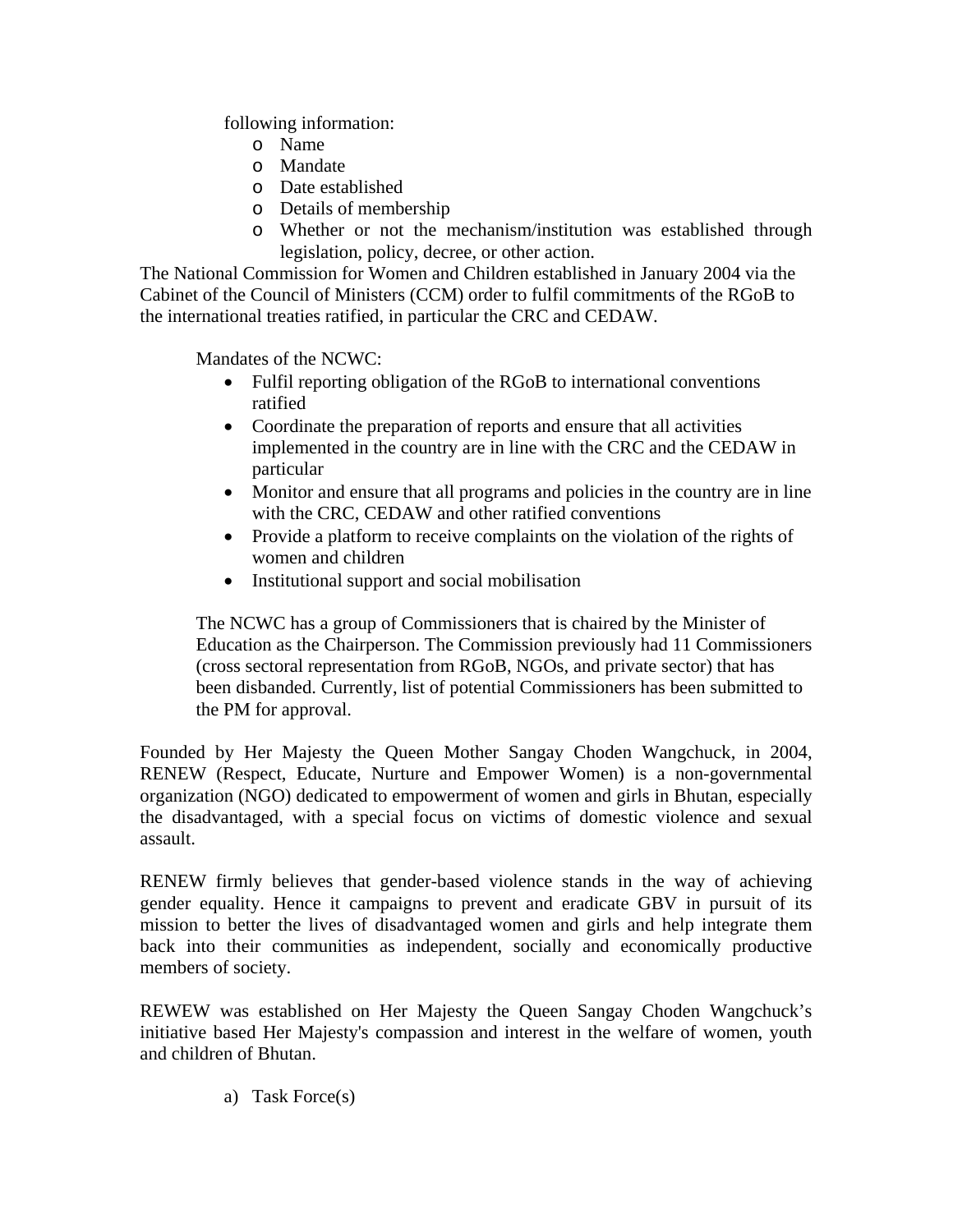<span id="page-2-0"></span> $Yes \boxtimes No \square$ The SAARC gender group

> b) Rapporteur(s)  $Yes \overline{\boxtimes} No \overline{\square}$

NCWC is the rapporteur of the SAARC gender group

c) Inter-agency Committee(s)/Council(s)  $\mathrm{Yes} \boxtimes \mathrm{No} \square$ 

Under RENEW, there is a Steering Committee consisting of members from the Police, Judiciary, Ministries of Finance, Home and Health and private sectors.

> d) Parliamentary Committee(s)  $Yes \boxtimes No \square$

There is a sub-group for women and children amongst the parliamentary members.

e) Other(s) (please specify)  $Yes \boxtimes No \square$ 

Under RENEW, there is a working committee to monitor the implementation of activities related to VAW and GBV.

2. Does [your country](#page-2-0) have dedicated staff/civil servants who develop/coordinate/monitor policy on [violence against women?](#page-0-2) If YES, please provide details.

 $Yes \boxtimes$  No

NCWC

There is also a sub-group for women and children amongst the parliamentary members.

# **II. COORDINATION AND COLLABORATION**

3. Has [your country](#page-2-0) collaborated with any of the following stakeholders in measures to address [violence against women](#page-0-2)? If YES, please provide a brief summary of the nature of such collaboration, not exceeding 400 words.

a) Non-governmental organizations or community-based organizations  $Yes \boxtimes No \square$ 

Collaboration with RENEW in terms of provision of land for the office set-up and for the shelter home. The Government also assisted NCWC in the process of establishing the women and child protection unit with the police.

b) Religious and/or cultural organizations

Yes  $\nabla \mathbb{N}$  No  $\nabla$ 

Through RENEW, advocacy campaigns are conducted for religious groups.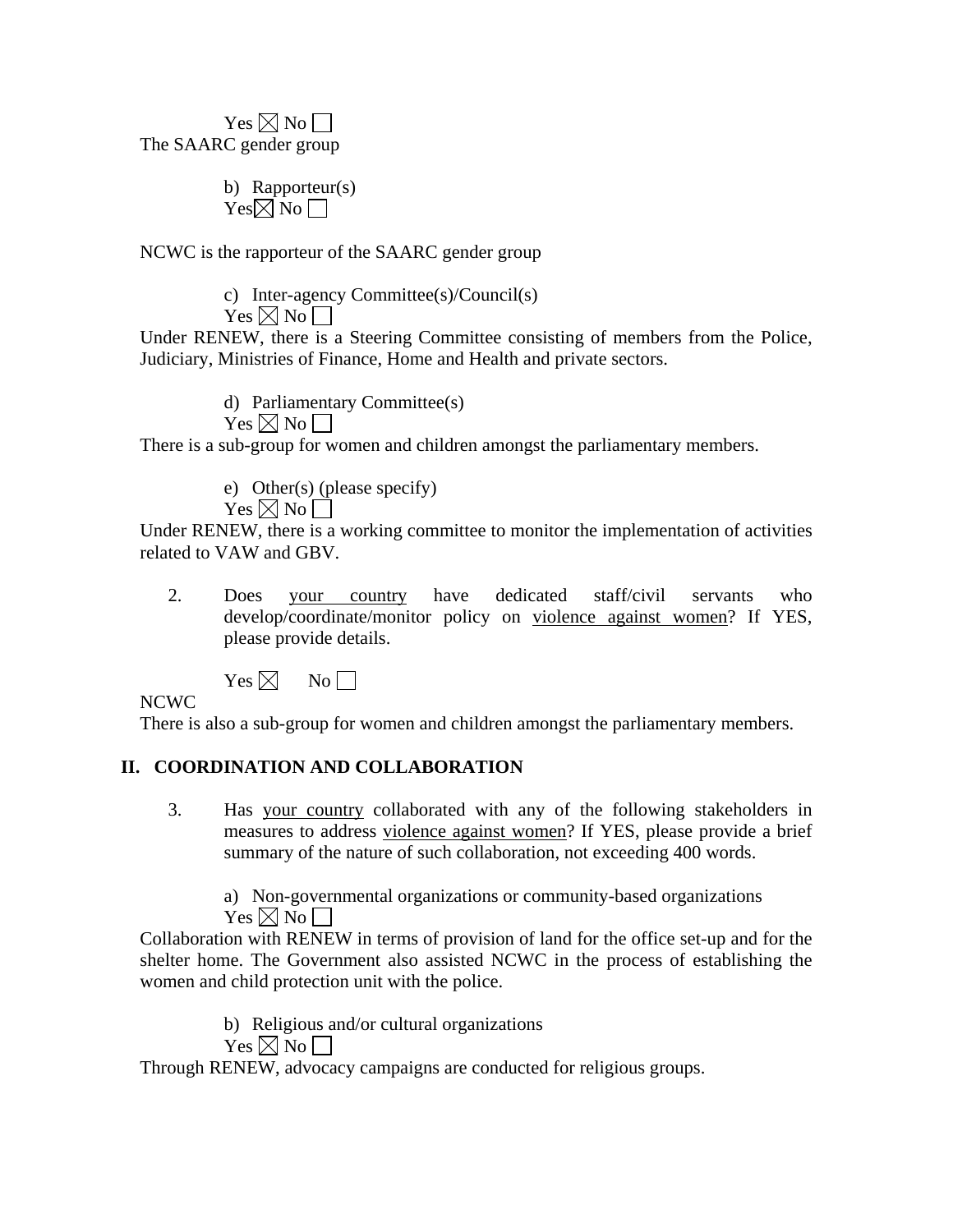# c) The media

Yes  $\boxtimes$  No  $\Box$ 

The media is used as one of the most powerful medium to create awareness on GBV and VAW by NCWC as well as RENEW.

> d) The private sector  $Yes \boxtimes No \square$

Through RENEW, collaboration with some of the private agencies such as printing press, individual experts such as doctors, lawyers and business communities are done for both financial and technical assistance. They are called the "Friends of RENEW". Further NCWC also has close collaboration network with private sector.

> e) International and/or regional organizations  $Yes \boxtimes No \square$

NCWC has coordinated with RENEW on cases as well as regional and international organisations like the UNIFEM that has not only provided financial support but also support for capacity building. The UN also support the strengthening of national capacity and systems to formulate, review and implement national legislation in line with ratified international conventions – CRC and CEDAW.

> f) Other (please specify)  $Yes \Box No \Box$

4. Has [your country](#page-2-0) engaged in any regional and/or multi-lateral effort(s) to address [violence against women?](#page-0-2) If YES, please provide a brief summary of such effort(s), not exceeding 400 words.

 $Yes \bowtie No$  | |

Bhutan has as a member of the SAARC being coordinating with the SAARC secretariat in addressing VAW. Currently, in the process of establishing the SAARC Gender Info-Base which is an info base that will provide information and data on issues related to women on three prioritized themes Health with a focus on HIV/AIDS, Feminization of Poverty and VAW.

# **III. LEGAL FRAMEWORK**

- 5. Does [your country](#page-2-0) have any specific constitutional provision(s) or amendment(s) regarding [violence against women](#page-0-2)? If YES, please provide a brief summary of each provision(s)/amendment(s), not exceeding 200 words, which includes the following information:
	- o Title
	- o Date of adoption
	- o Date of entry into force
	- o Forms of violence addressed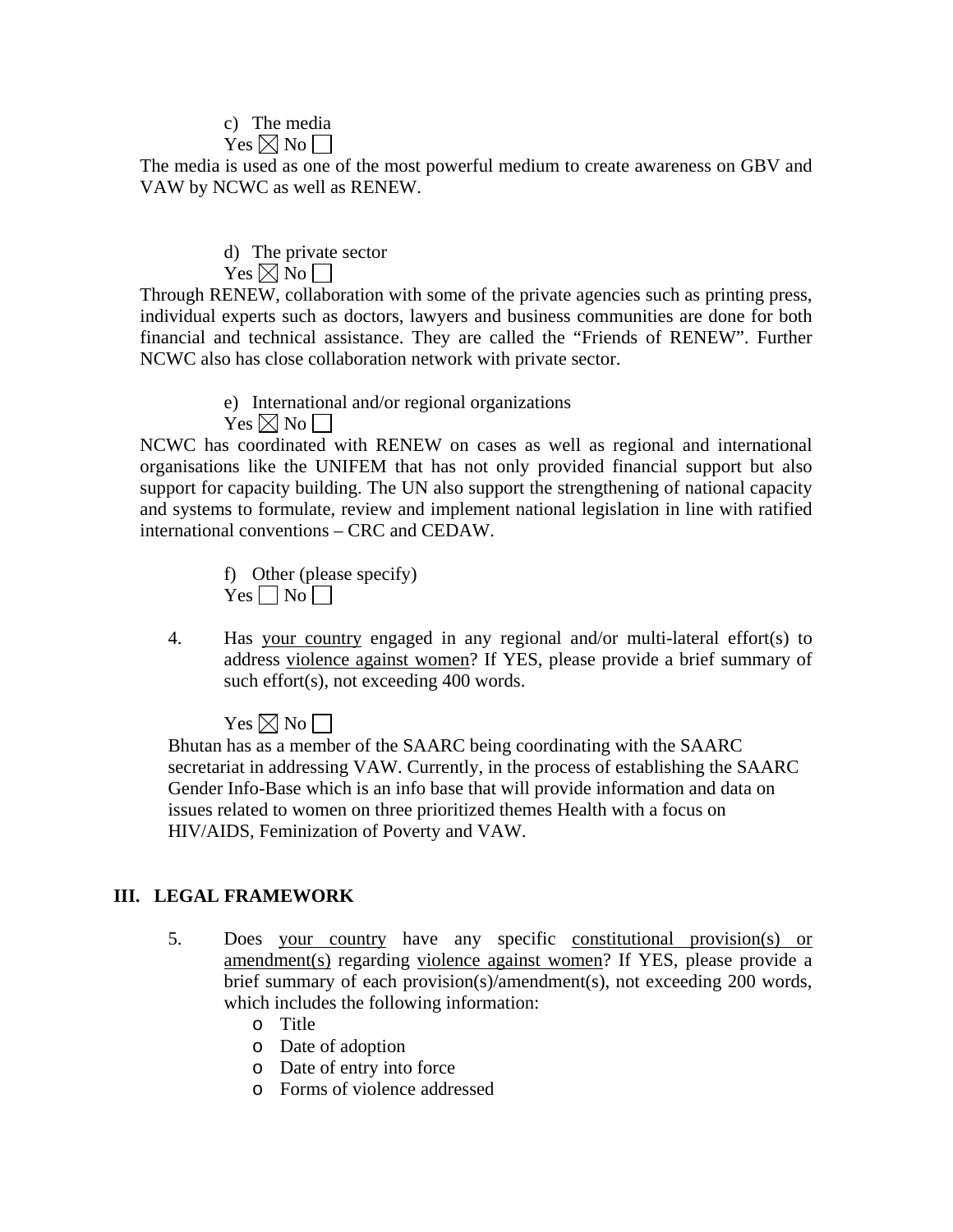Where possible, please also provide the **full text** of the relevant provision.

 $Yes \boxtimes No \square$ 

Though there is no specific legislation in place for VAW, the Constitution of Bhutan has mention of 2 Articles covering some aspects of VAW. Please note that VAW is treated as any other assault violence.

Constitution of Bhutan (18 July 2008)

**Article 8** 

### **Fundamental Duties**

5. A person shall not tolerate or participate in acts of injury, torture or killing of another person, terrorism, abuse of women, children or any other person and shall take necessary steps to prevent such acts.

# **Article 9**

# **Principles of State Policy**

17. The State shall endeavour to take appropriate measures to eliminate all forms of discrimination and exploitation against women including trafficking, prostitution, abuse, violence, harassment and intimidation at work in both public and private spheres

- 6. Has [your country](#page-2-0) enacted any specific legislation, legislative provision(s), subsidiary legislation (including rules or regulations), and/or amendments regarding [violence against women](#page-0-2)? If YES, please provide a brief summary of each law, not exceeding 400 words, which includes the following information:
	- o Title
	- o Date of adoption
	- o Date of entry into force
	- o Forms of violence addressed

Where possible, please also provide the **full text** of the relevant law(s).

Yes  $\Box$  No  $\boxtimes$ 

Of date not specific provision on VAW but provisions have been included in the Penal Code of Bhutan 2004, the Civil and Criminal Procedure Code and in the Marriage Act of 1980.

# **Amendment to the Marriage Act, 1980 Kha 7-3 of Marriage:**

1) Where a married couple has been granted a divorce, the custody of a child under the age of nine years shall be given to the mother. The father shall pay child support allowance according to the provisions of a marriage settlement agreement. In the absence of any such agreement, the father shall pay a sum in cash amounting to twenty percent of his monthly income per month to each child as child support allowance. Provided, the total child support allowance does not exceed 40% of his monthly income.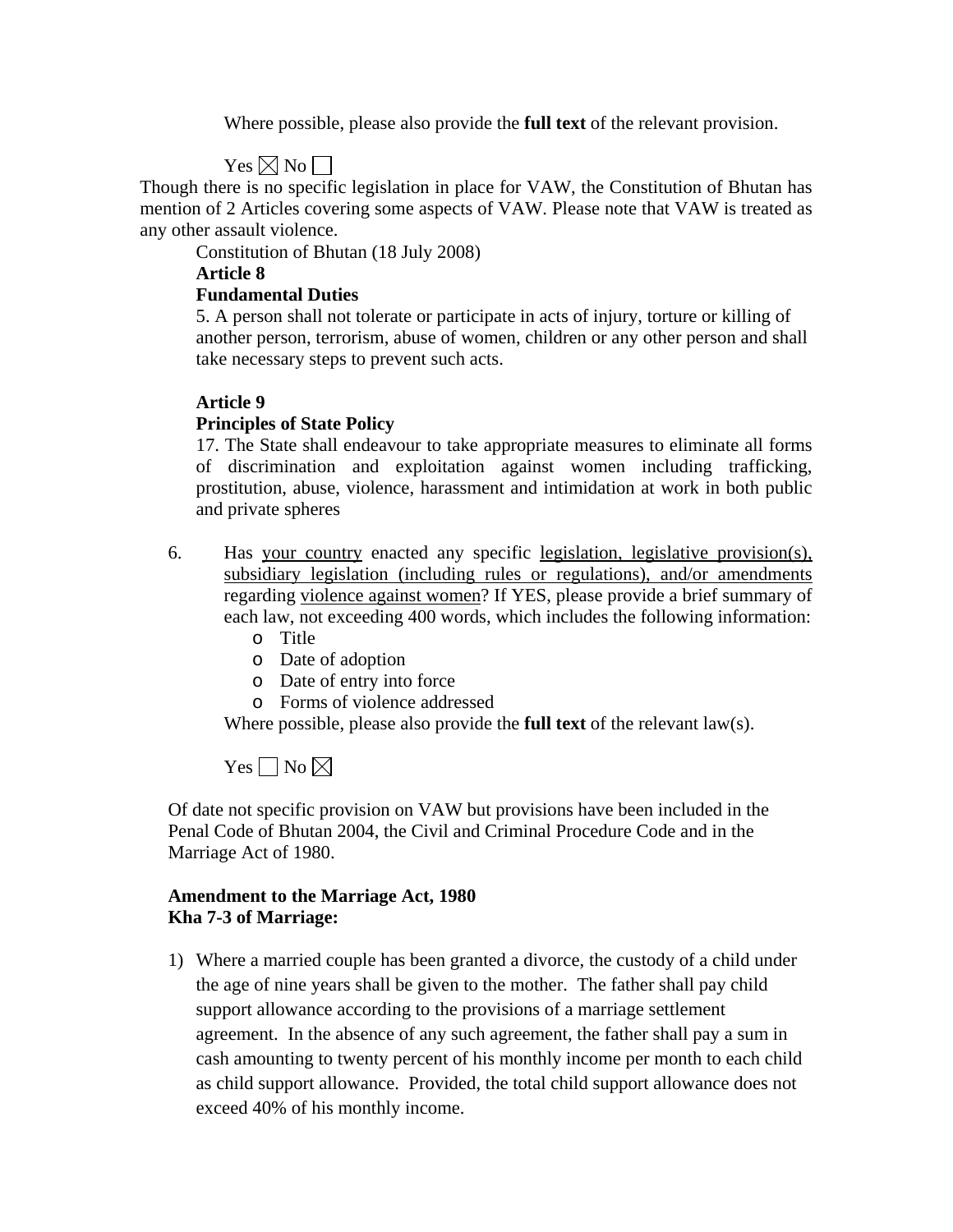The payment of the child support allowance may be made either monthly or once a year in lump sum, depending upon his convenience, until the child attains eighteen years of age.

#### **Kha 8-1:**

- 1) Where a suit has been filed in the court of Law on the grounds of an unmarried women having been made pregnant and if the suit succeeds, the person committing the offence shall pay an amount equal to the national daily wage for ten months calculated in accordance with the Chathrim for national wage rate to the unmarried woman towards the cost of her medical treatment.
- 2) The father of child born out of wedlock shall pay child support allowance according to the provision of a mutually settled agreement In the absence of any such agreement, the father shall pay sum in cash amounting to twenty percent of his monthly income per month to each child. Provided, the total child support allowance does not exceed 40% of his monthly income.

The payment of the child support allowance may be made either monthly or once a year lump sum, depending upon his convenience, until the child attains eighteen years of age.

Income shall mean:

- a) Net salary/wage in the case of employees
- b) Net income from ownership of property/farm/business
- c) Net income from dividends of stocks or shares or
- d) Any net income earning not included above.
- 7. Has [your country](#page-2-0) developed any policy guidelines or protocols which provide detailed advice for the following sectors on how to implement legislation on [violence against women?](#page-0-2) If YES, please provide a brief summary for each instrument, not exceeding 200 words, which includes the following information:
	- o Title
	- o Date of adoption
	- o Date of entry into force
	- o Brief summary
	- Where possible, please also provide the **full text** of the relevant document(s).

Bhutan lacks National Policy guidelines which provide detailed advice however, RENEW provides support to victims within their capacity. NCWC and the Women and Child Protection Unit though not mandated also provide support to victims within their own capacity.

a) Police  $Yes \boxtimes No \square$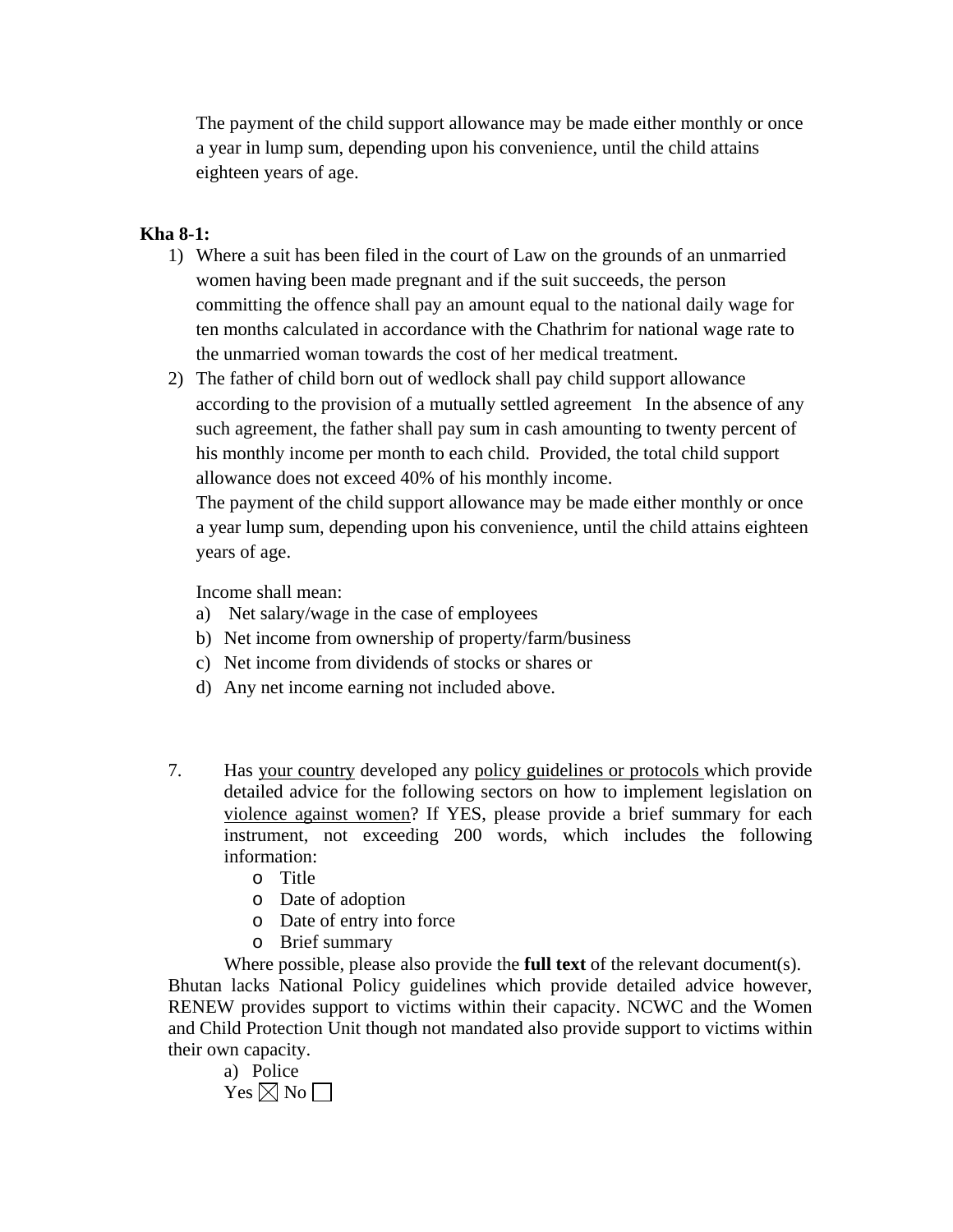A protocol is under development for the police manual.

b) Prosecutors  $Yes \Box No \boxtimes$ c) Corrections officials Yes  $\Box$  No  $\boxtimes$ d) Immigration officials Yes  $\Box$  No  $\boxtimes$ e) Military personnel Yes  $\neg$  No  $\not\boxtimes$ f) Health professionals Yes  $\neg$  No  $\neg$ g) Social workers Yes  $\neg$  No  $\neg$ h) Education professionals Yes  $\neg$  No  $\neg$ i) Other (please specify)

 $Yes \Box No \Box$ 

- 8. Does [your country](#page-2-0) have any of the following measures in place to protect and support victims/survivors of [violence against women](#page-0-2) during the court process? If YES, please provide a brief summary of each measure, not exceeding 100 words, which includes the following information:
	- o Legislative/policy basis (if any)
	- o Geographical availability and distribution
	- a) Independent support person(s) to accompany victims

 $Yes \boxtimes$  No

RENEW case workers accompany the victims to the court.

b) Legal aid  $Yes \boxtimes$  No

Bhutan has some measures in place to protect and support the victims/survivors of VAW in the Penal Code.

**Penal Code of Bhutan Chapter 5, section 34**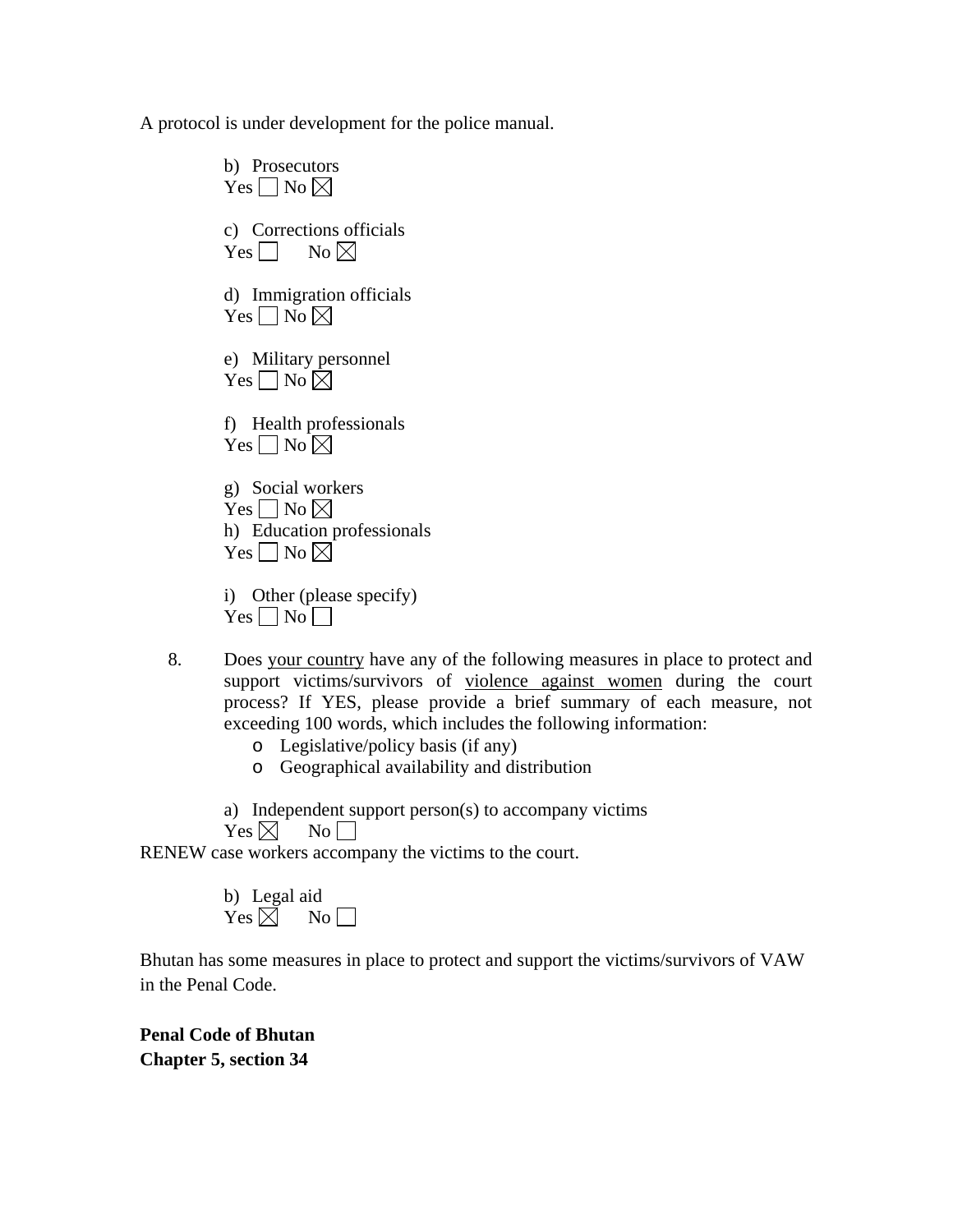"Only an indigent accused shall have legal aid provided for one's defense when the interest of justice so requires."

A local NGO - RENEW also refers the cases to the legal authority for further compiling and investigation

c) Possibility of providing testimony via video or video-link

 $Yes \boxtimes$  No

Provisions are available for In-Camera hearing based on the victim's preferences.

d) Physical separation of the victim/survivor and perpetrator in courtrooms (eg by installation of screens)

 $Yes \Box No \boxtimes$ 

e) Separate entrances to court rooms  $Yes \Box No \boxtimes$ 

f) Other (please specify)  $Yes \Box No \Box$ 

- 9. Does [your country](#page-2-0) have any of the following specialized institutions and officials designated to address [violence against women](#page-0-2)? If YES, please provide a brief summary of each such initiative, not exceeding 100 words, which includes the following information:
	- o Policy/legislative basis (if any)
	- o Number of institutions/officials
	- o Geographical location and distribution
	- o Mandate and duties

Within the RBP, Women and Child Protection Units (WCPU) has been established in Thimphu to deal specifically with cases related to women and children including VAW. WCPU is a separate detention facility for female and juvenile offenders. The NCWC, in association with the UN system is supporting the RBP in setting up Women and Child Protection Desks in four district police stations in 2009 and then by the end of 10FYP, plans to establish 3 more regional WCPUs. The NCWC has also been building the capacity of the RBP and the Judiciary to deal with these issues.

a) Specialized courts on violence against women.

Yes  $\neg$  No  $\neg$ 

b) Specialized stations/desks/officers within the police force to deal with violence against women.

 $Yes \boxtimes \neg No \Box$ 

There is a women and children protection unit in the capital under the Department of Police which was established in 2006.

- c) Specialized prosecutors/prosecution units to deal with violence against women.
- Yes  $\Box$  No  $\boxtimes$
- d) Other (please specify)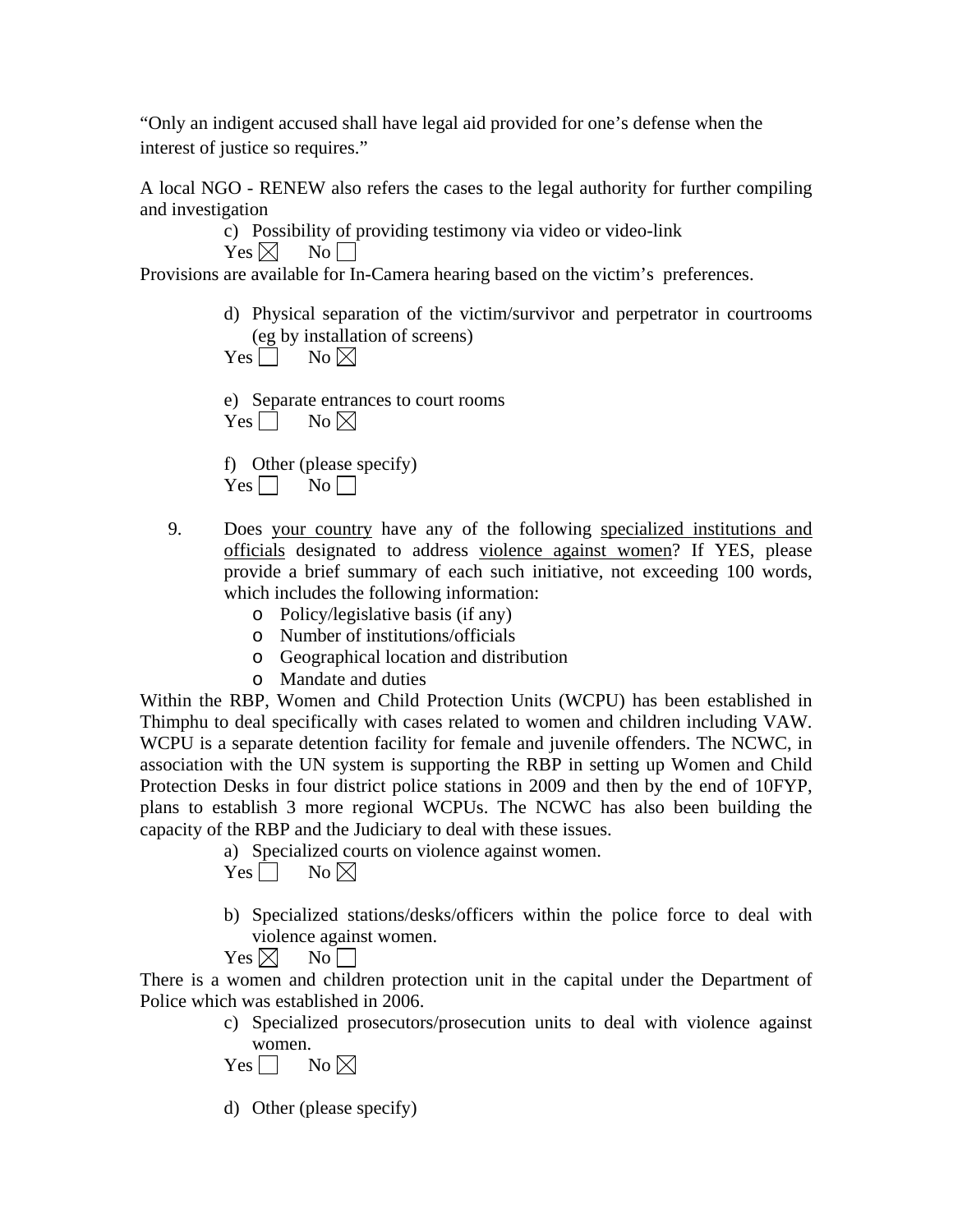$Yes \Box No \Box$ 

- 10. Do the following categories of criminal justice and other officials in [your](#page-2-0)  [country](#page-2-0) receive specific training on [violence against women](#page-0-2) and gendersensitivity? If YES, please provide a brief summary of all such training(s), not exceeding 100 words, which includes the following information:
	- o Policy/legislative basis (if any)
	- o Whether training is mandatory/compulsory or voluntary
	- o Content of training
	- o Number of officials trained
	- o Frequency of training

Capacity building of the RBP personnel in country as well as ex-country in collaboration with the NCWC. Also capacity building of the judiciary as well. Also looking into coordinating with other sectors such as health, local governance and education on this. Plans also in place to advocate issues through sensitization programs to the armed forces.

- a) Local government officials
- b) Police
- $Yes \boxtimes$  No

The Police force forms one of the main stakeholder of RENEW. RENEW organizes sensitization workshops on gender issues and VAW is one of the main component. 30 male police officers from various training institutions have been trained so far. NCWC has also conducted sensitization programmes for the police force (Nov:2007) to raise awareness of existing legal instruments that protect women's and children's rights and is helping improve the process of complaints and violation of these rights by creating more women and child friendly police procedures.

|            | c) Prosecutors<br>Yes $\Box$ No $\boxtimes$                                                                           |
|------------|-----------------------------------------------------------------------------------------------------------------------|
| d) Judges  | $Yes \boxtimes \qquad No \square$                                                                                     |
| e) Lawyers | $Yes \boxtimes$ No                                                                                                    |
|            | f) Corrections officials<br>Yes $\Box$ No $\boxtimes$                                                                 |
| $Yes \Box$ | g) Immigration officials<br>No $\boxtimes$                                                                            |
|            | h) Military personnel<br>$Yes \boxtimes$ No<br>RENEW has trained one military personnel since he is also a volunteer. |
| $\rm i)$   | <b>Health professionals</b>                                                                                           |

 $Yes \boxtimes \text{No}$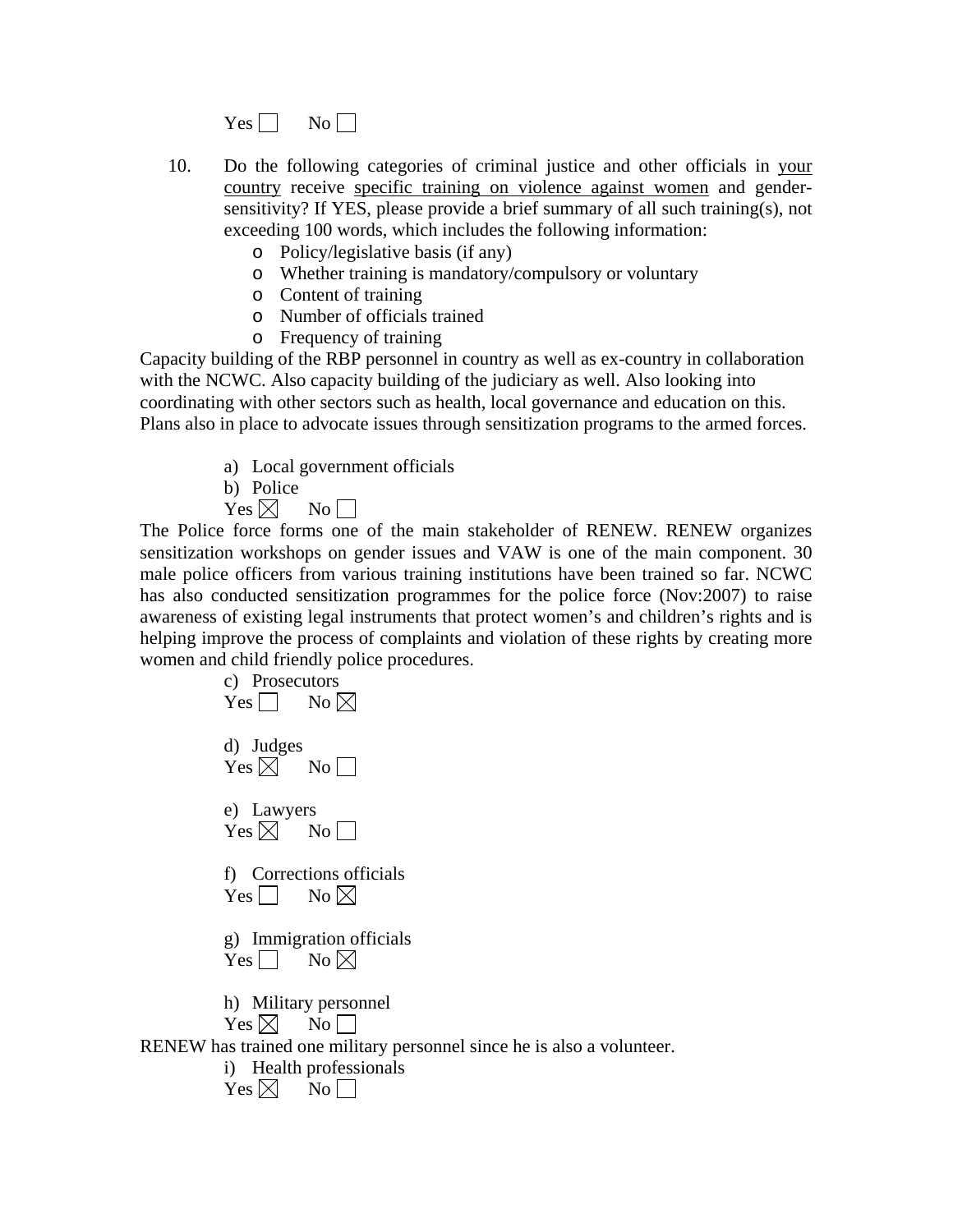Training for health workers is scheduled for 29<sup>th</sup> December 2008.

j) Social workers  $Yes$  No  $X$ 

k) Education professionals  $Yes \boxtimes \text{No} \square$ 

Teachers have been sensitized and are the core members of the community based support system.Non Formal Learners all throughout the country.

> l) Religious and community leaders  $Yes \boxtimes$  No

m) Other(s) (please specify)  $Yes \Box No \Box$ 

#### **IV. POLICIES TO ADDRESS VIOLENCE AGAINST WOMEN**

- 11. Has [your country](#page-2-0) adopted a specific National Action Plan(s)/Strategies, or other similar policies, regarding [violence against women](#page-0-2), and/or any of its forms? If YES, please provide a brief summary of each policy, not exceeding 200 words, which includes the following information:
	- o Title
	- o Year adopted
	- o Duration
	- o Forms of violence addressed

Where possible, please also provide the **full text**.

 $Yes \boxtimes \text{No}$  | |

The Royal Government of Bhutan (RGoB) has maintained a gender-neutral position in the formulation and implementation of its plans, policies and programmes. However, a review of Bhutan's Five Year Plans (FYPs) shows an evolution from a Women in Development approach as recently as 20 years ago to a gendered approach to development in preparations for the Tenth

Plan (2008-2013).

The National Plan of Action for Gender (NPAG), the result of a series of consultations with national Gender Focal Points (GFPs) and key stakeholders, is the first of its kind in Bhutan. The NPAG should be considered a continually evolving document; it looks at advances and challenges in promoting and achieving gender equality in seven areas identified as critical for action during the National Gender Planning Retreat in November 2005: good governance; economic development, with a focus on employment; education and training; health; ageing, mental health and disabilities; violence against women; and prejudices and stereotypes. The overall gender mainstreaming strategy for the period of the NPAG will focus on three aspects: (i) strengthening capacity of the GFPs, the Planning Commission and the National Commission for Women and Children (NCWC); (ii) strengthening collection, analysis and use of sex disaggregated data and gender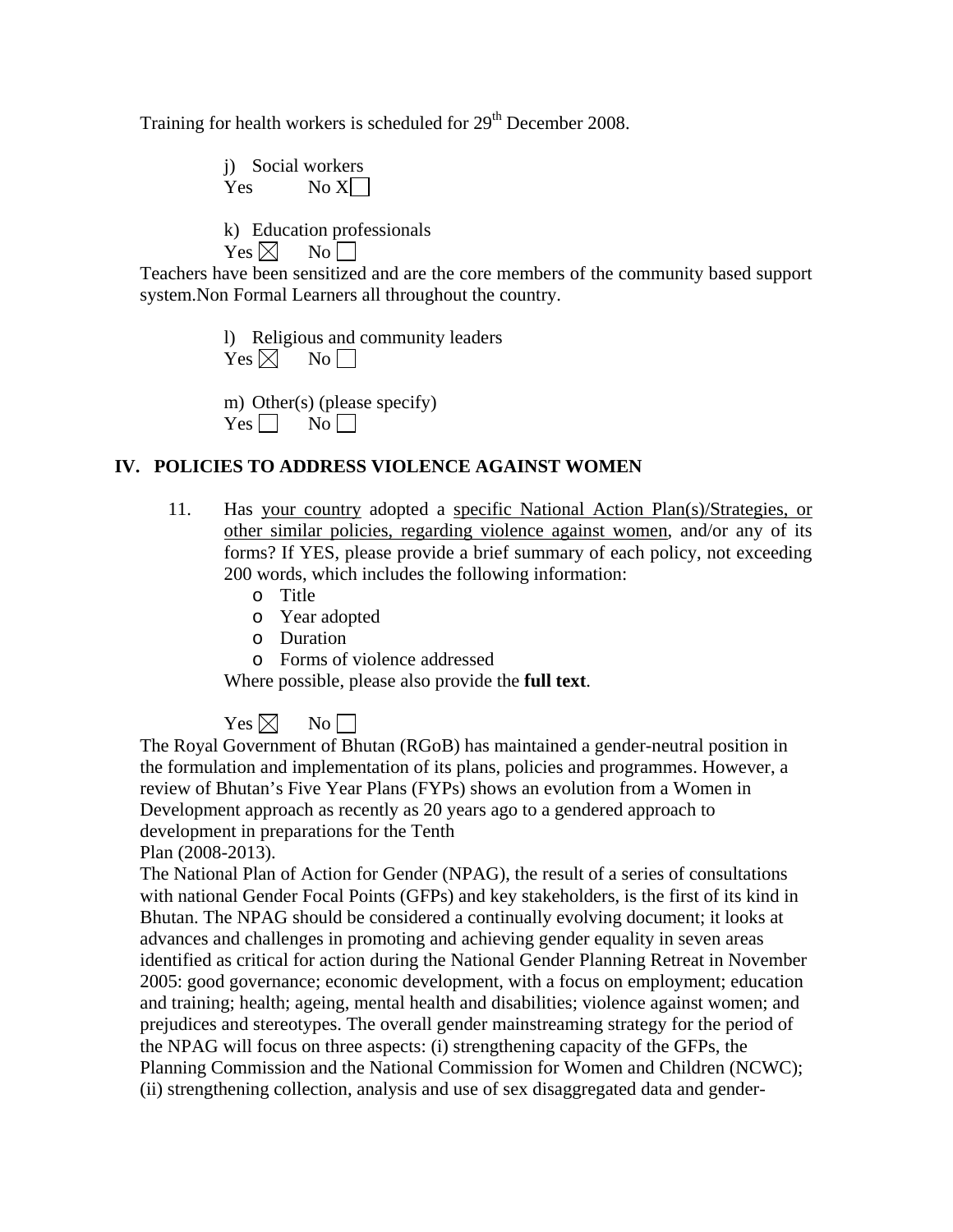related information; and (iii) integrating gender into monitoring and evaluation. The NPAG also identifies specific gender interventions for the period 2007-2013, a time frame set so that the end of the NPAG coincides with the end of the Tenth Plan. Two tables for each critical area for action form the main basis for implementation, monitoring and evaluation of the NPAG: The first presents the expected goal, outcomes and outputs, including targets and indicators, as well as activities to be undertaken; the second identifies responsible agencies and partners for the activities.

- 12. Do any plans/strategies/policies exist at the sub-national and/or local/municipal level to address [violence against women](#page-0-2)? If YES, please provide the following information for each policy:
	- **o** Locality/region covered
	- **o** Title
	- **o** Year adopted
	- **o** Duration
	- **o** Forms of violence addressed

Not yet

- 13. Is [violence against women](#page-0-2) addressed in any of the following general National Action Plans/Strategies, or other similar policies, of [your country](#page-2-0)? If YES, please provide a brief summary of how violence against women is dealt with in each policy, not exceeding 100 words, which includes the following information:
	- o Title
	- o Year adopted
	- o Duration,
	- o Provisions that deal with violence against women
	- o Forms of violence addressed

Where possible, please also provide the **full text** of the relevant sections. If your country does not have any of the following National Action Plans, please indicate "Not Applicable"

The Government is committed to recognising violence against women (VAW) as both a development and a fundamental human rights issue. Despite being considered a society free of overt gender biases, Bhutan does face VAW. It is, however, very difficult to obtain a full picture because of a lack of available and reliable data; hardly any study has been conducted, and there is no established system for systematic collection and analysis of VAW-related data. Nevertheless, participants at the National Consultation on Violence Against Children ( 2004/05) indicated that violence occurs in workplaces, schools and institutions, homes and families, and communities. A need thus exists to have adequate measures to prevent/address sexual harassment in the educational and work settings, and to recognise practices such as rural 'night hunting' and violence against female domestic workers as forms of VAW in Bhutanese society. Records from Royal Bhutan Police (RBP) Thimphu reveal that more than half of the cases of domestic violence reported in 2005 were withdrawn. It will be important to equip police and judiciary officials with the skills to deal adequately and sensitively with victims of violence, and to develop womenfriendly police and judicial procedures. Focus Group Discussions conducted by the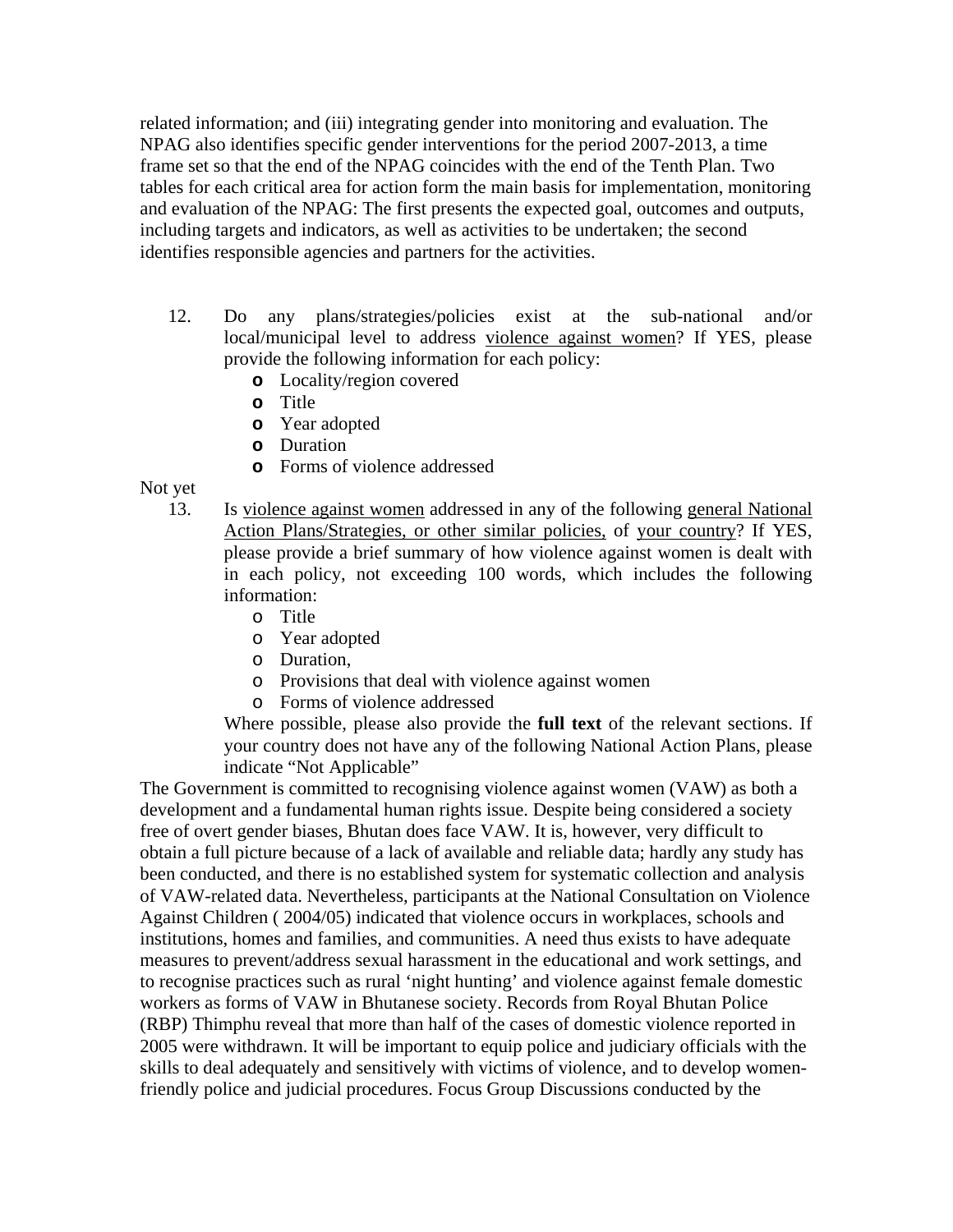national NGO RENEW revealed alcohol consumption, financial pressure and jealousy arising from suspicion of infidelity to be leading causes for domestic violence, although the cultural belief in the fate of being born as a female was also recognised as playing a role. Most focus group participants agreed that domestic violence is usually accepted in silence, thus leading to vast under-reporting. This also clearly came out from records of wife battery cases reported to the National Referral Hospital: In only about 60 percent of cases had the incident also been reported to police; moreover, for about one-third of the total cases, the reported incident represented the fifth to tenth episode of wife battery. Turning to the legal and policy framework, the draft Constitution reiterates the Government's commitment to eliminating all forms of VAW, while the Penal Code of Bhutan 2004 includes several provisions for crimes that constitute gender-based violence. Eleven categories of rape are classified as felonies of the fourth degree or higher, except for marital rape, which is a petty misdemeanour. Prostitution also is criminalised, which could have a negative impact in terms of adequate access to health care by commercial sex workers. A pressing need exists to draft and enact legislation on domestic violence. Moreover, although sexual harassment is included under the sexual offences dealt with by the Penal Code, this issue, including its definition, must be more adequately addressed. The issue of VAW is now gaining focus, largely due to coverage by the media and the efforts of agencies such as the NCWC and RENEW.

> a) National Development and/or Poverty Eradication Plan/Strategy  $Yes \Box$  No  $\Box$  Not Applicable  $\boxtimes$

b) National Action Plan for Gender Equality/Women  $Yes \boxtimes \text{No} \square$  Not Applicable

- c) National Action Plan on Health (including on HIV/AIDS, sexual and reproductive health or maternal mortality)
- $Yes \Box \qquad No \boxtimes No$  Applicable  $\Box$

National Strategic Plan on HIV/AIDS presents a holistic picture on health issues with special focus on women issues.

d) National Action Plan for Crime Prevention/Criminal Justice

 $Yes \boxtimes \text{No} \square$  Not Applicable  $\square$ 

Currently the Chief of Police is taking the lead to sensitize the various relevant institutions on violence, substance abuse and parenting skills etc.

e) Other(s) (please specify)

 $Yes \t No \t No$  Not Applicable

#### **V. RESOURCES TO ADDRESS VIOLENCE AGAINST WOMEN**

- 14. Has [your country](#page-2-0) made any specific budgetary appropriation(s) for the purpose of addressing [violence against women](#page-0-2)? If YES, please provide the following details for each appropriation:
	- o Year in which the appropriation was made
	- o Amount of money appropriated (in US dollars)
	- o Amount of money appropriated as a percentage of the overall National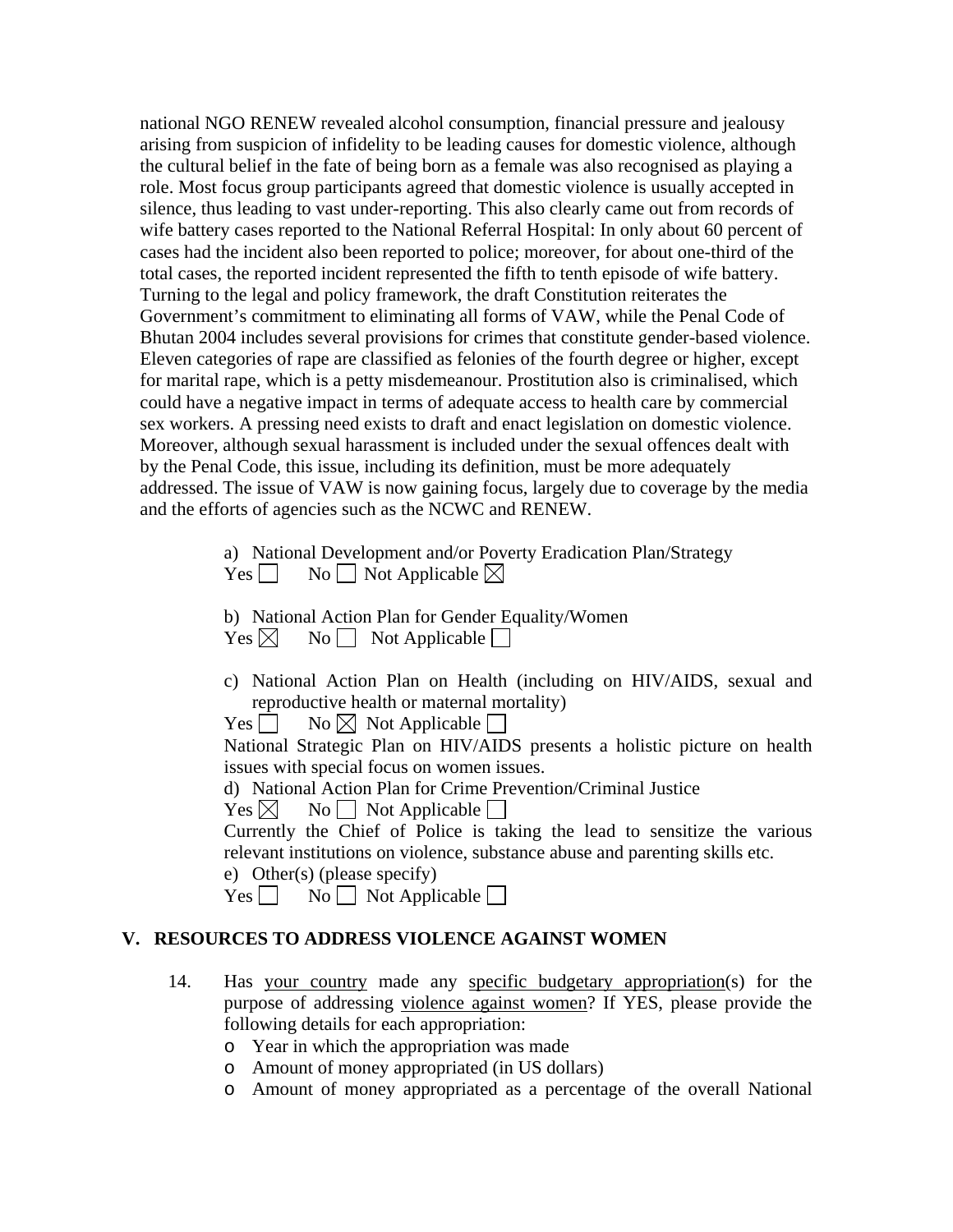Budget (where possible)

o Whether the appropriation was mandated by legislation or policy



- 15. Has [your country](#page-2-0) received and/or provided bilateral or multilateral financial assistance earmarked for projects addressing [violence against women?](#page-0-2) If YES, please provide the following details for all such assistance, since 2006:
	- o Details of the relevant project(s)
	- o Amount of money received or provided
	- o Date of funding
	- o Duration of funding

 $Yes \boxtimes$  No

Project "Voices" and research on VAW funded by the UN system. Under the NCWC AWPs funds have been allocated and NCWC has received funds from the UN systems in Bhutan. The UN Trust Fund on EVAW's grant to NCWC was for \$ 75,000. It was given in 2005, but the implementation of the project began in 2006.The project title was Creation of women friendly police and judicial procedures in Bhutan. The final payment is still pending as the project will be completed by March 2009

#### **VI. SERVICES FOR WOMEN VICTIMS/SURVIVORS OF VIOLENCE**

- 16. Does [your country](#page-2-0) have any of the following services for women victims/survivors of [violence against women?](#page-0-2) If YES, please provide a brief summary of each type of service, not exceeding 200 words, which includes the following information:
	- o Source of funding
	- o Operating entity
	- o Number available
	- o Geographic distribution
	- o Whether, and how, women were involved in the development of the service
	- o How victims/survivors are informed of the availability of the service
	- o Languages in which information and services are available
	- o Whether the service is targeted to a particular group of victims/survivors (eg rural women, indigenous women, migrant women, girls, women living in slums)

The NCWC is in the process of setting up the CRM ( Complaints and Response Mechanism) in collaboration with the RBP. The NCWC plans to link the CRM to regional and international mechanisms. RENEW also to set up a hotline and NCWC plans to coordinate with RENEW in linking the two mechanisms. NCWC in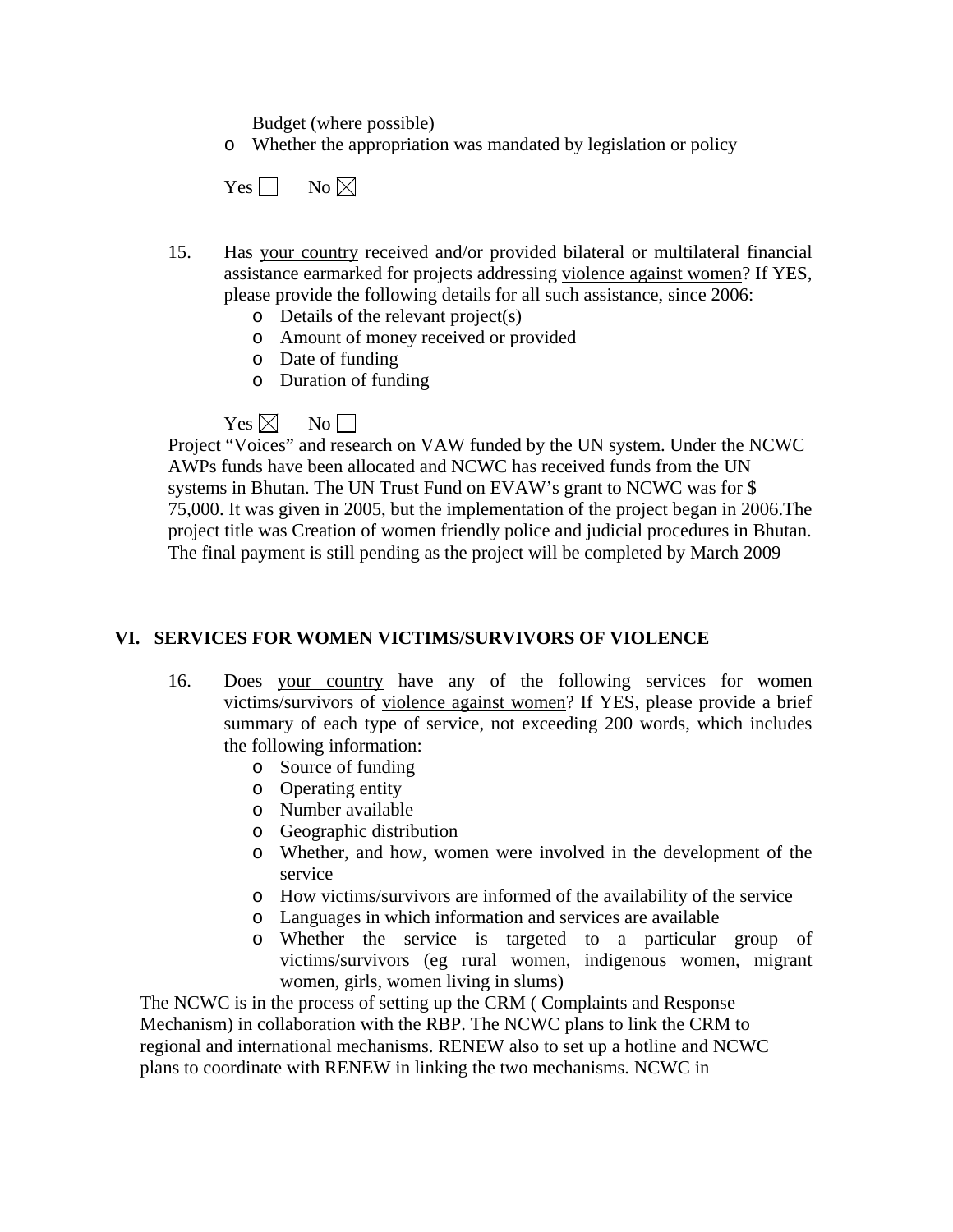collaboration with relevant partners in particular the national referral hospital to set up the One stop Crisis Centre first on a pilot basis in JDWNRH.

Renew has been supported by the UN system and other international organizations for services for women victims/survivors of VAW. These kinds of services are available in 5 districts (west, south and central) and will be expanded to other districts gradually. Media and RENEW volunteers are used as mediums to get the information across to all women of domestic violence and sexual abuse.

a) Free emergency hotlines available 24 hours to provide advice to women victims/survivors of violence

 $Yes \boxtimes \neg No \Box$ 

Free emergency hotlines are recently initiated by RENEW. Capacity building on counseling methods are going on with support from the UN system. The NCWC is in the process of setting up the CRM in collaboration with the RBP.

> b) Free shelters for women victims of violence and their children (number of beds per 10,000 population)

 $Yes \boxtimes \qquad No \Box$ 

There is a shelter home for victims established by RENEW with a capacity for 8-10 women funded by the UN system.

> c) Integrated service centers for victims (for example 'one stop centers')  $Yes \boxtimes$  No

NCWC in collaboration with relevant partners in particular the JDWNRH to set up the One stop Crisis Centre first on a pilot basis in JDWNRH.

d) Counseling and psychological care

$$
\mathrm{Yes} \boxtimes \quad \ \ \mathrm{No} \ \Box
$$

Counseling services are provided by RENEW and JDWNRH

e) Free health services  $Yes \boxtimes$  No

Free health services are free to all in Bhutan.

f) Free legal advice/referrals

 $Yes \boxtimes \qquad No \Box$ 

RENEW provides free legal advice to the victims.

g) Rehabilitation/empowerment programmes for victims/survivors, such as education and training programmes

 $Yes \boxtimes$  No

Livelihood skills trainings are provided to the victims with support from the UN system.

h) Housing assistance, including public housing and rental assistance

 $Yes \boxtimes$  No

RENEW also provides rental assistance for housing which is done case by case.

i) Financial assistance, including readily accessible loans

 $Yes \boxtimes$  No

RENEW have self-help schemes whereby women in need can avail micro loan of Nu. 5,000 to Nu. 15,000 (around 100 to 300\$) repayable in 2 years.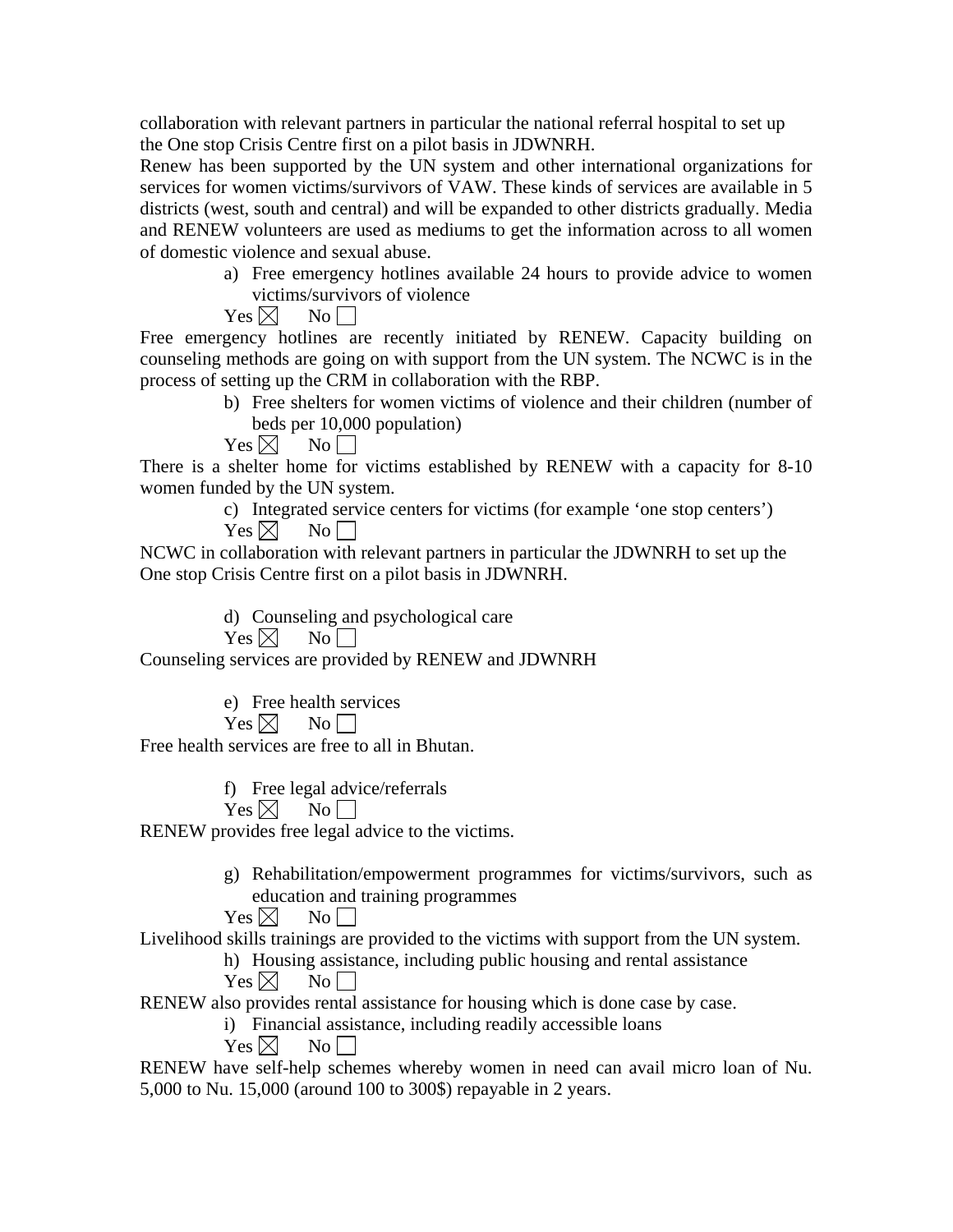|            | j) Other(s) (please specify) |  |
|------------|------------------------------|--|
| $Yes \Box$ | N <sub>0</sub>               |  |

#### **VII. LEADERSHIP, PREVENTION, AWARENESS RAISING AND ADVOCACY**

- 17. Have any public statements/addresses regarding [violence against women](#page-0-2) been made by the highest level of government/political leadership in [your country,](#page-2-0) since 2006? If YES, please a brief summary of the statement(s), including the following information:
	- o Name and title of speaker
	- o Date
	- o Audience
	- o Main message

# $Yes \boxtimes$  No

Her Majesty Queen Mother Ashi Sangay Choden Wangchuck is the Pioneer, Founder and the President of RENEW.

Every year during the International Women's Day 8th March and International Day of the Elimination of Violence 25 November Her Majesty addresses the nations and conveys messages on VAW

Her Majesty's advocacy tours around the nation as the UNFPA Goodwill Ambassador has provided the forum for discussion and interaction with women from all walks of life.

- 18. Has [your country](#page-2-0) conducted or commissioned any awareness raising campaigns regarding [violence against women](#page-0-2)? If YES, please provide a brief summary of each campaign, not exceeding 100 words, which includes the following information:
	- o Title
	- o Launch date
	- o Duration
	- o Main messages
	- o Forms of violence addressed
	- o Media used (eg print media, radio, television, theatre, public meetings)
	- o Target audience (eg general public, students)

# $Yes \boxtimes \qquad No \Box$

RENEW has carried out the following activities:

- 1. Musical album "Dronme"
- 2. 2 songs "Say no to violence" and "Renew Theme Song"
- 3. TV serial entitled "Kitsho"
- 4. Movie entitled "The unfortunate"
- 5. UN agencies and RENEW have also used the media (both print & broadcast) on a regular basis to advocate key messages coinciding with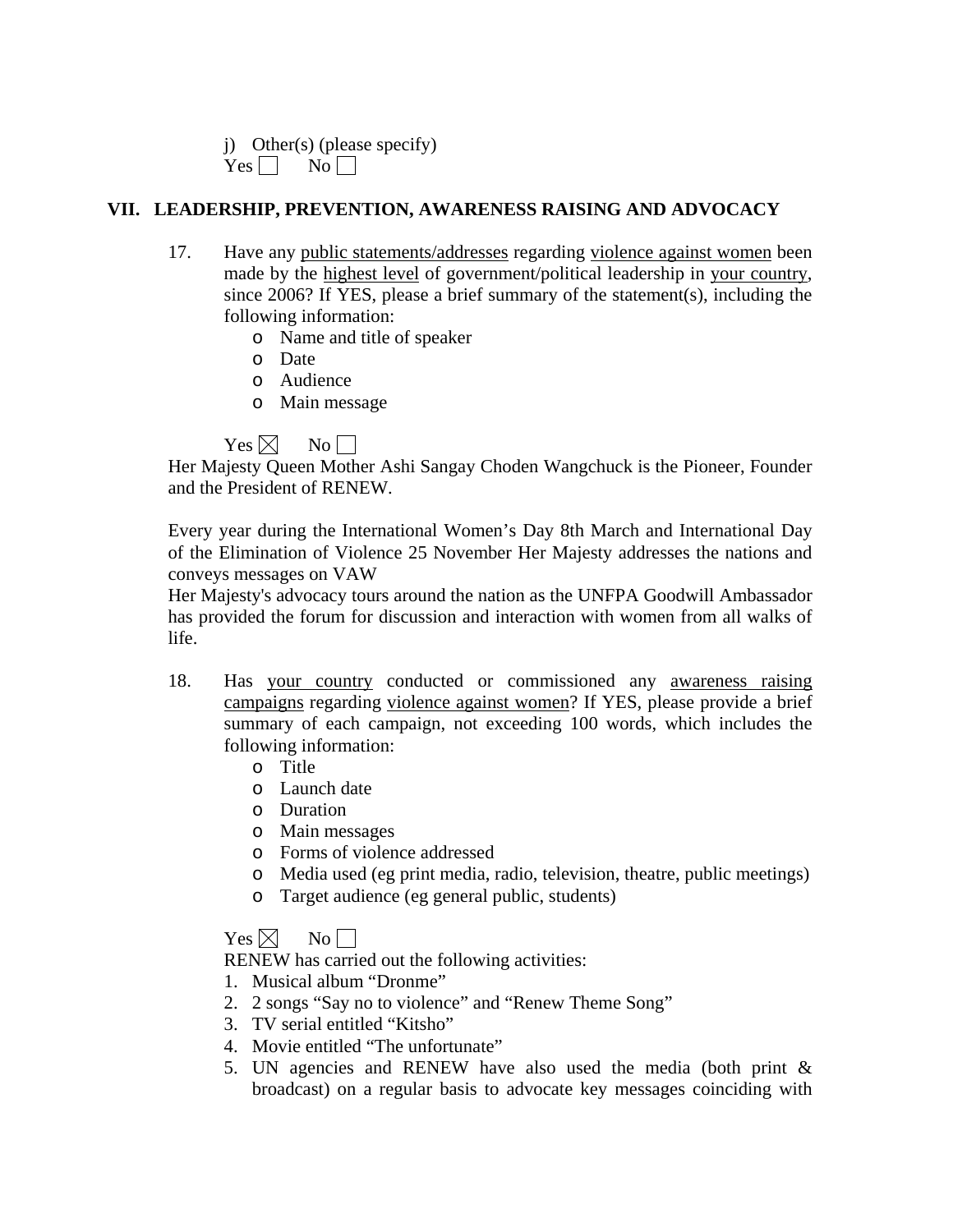International Women's Day(s)

UN agencies provided partial funding for a Bhutanese film : Perfect Girl in 2005 which focuses on the different elements of gender based violence. The film is a good advocacy tool particularly in rural Bhutan.

- 19. Has [your country](#page-2-0) included information on the issue of [violence against](#page-0-2)  [women](#page-0-2) in its educational curricula? If YES, please provide a brief summary of how violence against women is addressed, not exceeding 100 words, which includes the following information:
	- o Legislative/policy basis for this inclusion (if any)
	- o Level of education targeted (primary, secondary, other)
	- o Year information was integrated/implemented in the curriculum
	- o Forms of violence covered
	- o Main messages

# $Yes \boxtimes$  No

It is included in the NFE curriculum (Adult Education) and Royal Institute for Health and Sciences.

- 20. Has [your country](#page-2-0) undertaken any initiatives to engage men and boys in addressing [violence against women?](#page-0-2) If YES, please provide a brief summary of such initiatives, not exceeding 200 words, which includes the following information for each initiative:
	- o Year undertaken
	- o Number of men and boys involved
	- o Type of activities
	- o Topics covered
	- o Forms of violence addressed
	- o Main messages

# $Yes \boxtimes$  No

 Both men and women are included in the sensitization workshop on gender equality, GBV and VAW.

- 21. Does [your country](#page-2-0) have any programmes in place to rehabilitate perpetrators of [violence against women](#page-0-2) and prevent recidivism in such perpetrators? If YES, please provide a brief summary of each programme, not exceeding 200 words, which includes the following information:
	- o Title
	- o Content
	- o Duration
	- o Date undertaken
	- o Geographical availability
	- o Whether the programme is mandatory (eg ordered by the court) or voluntary
	- o Attendance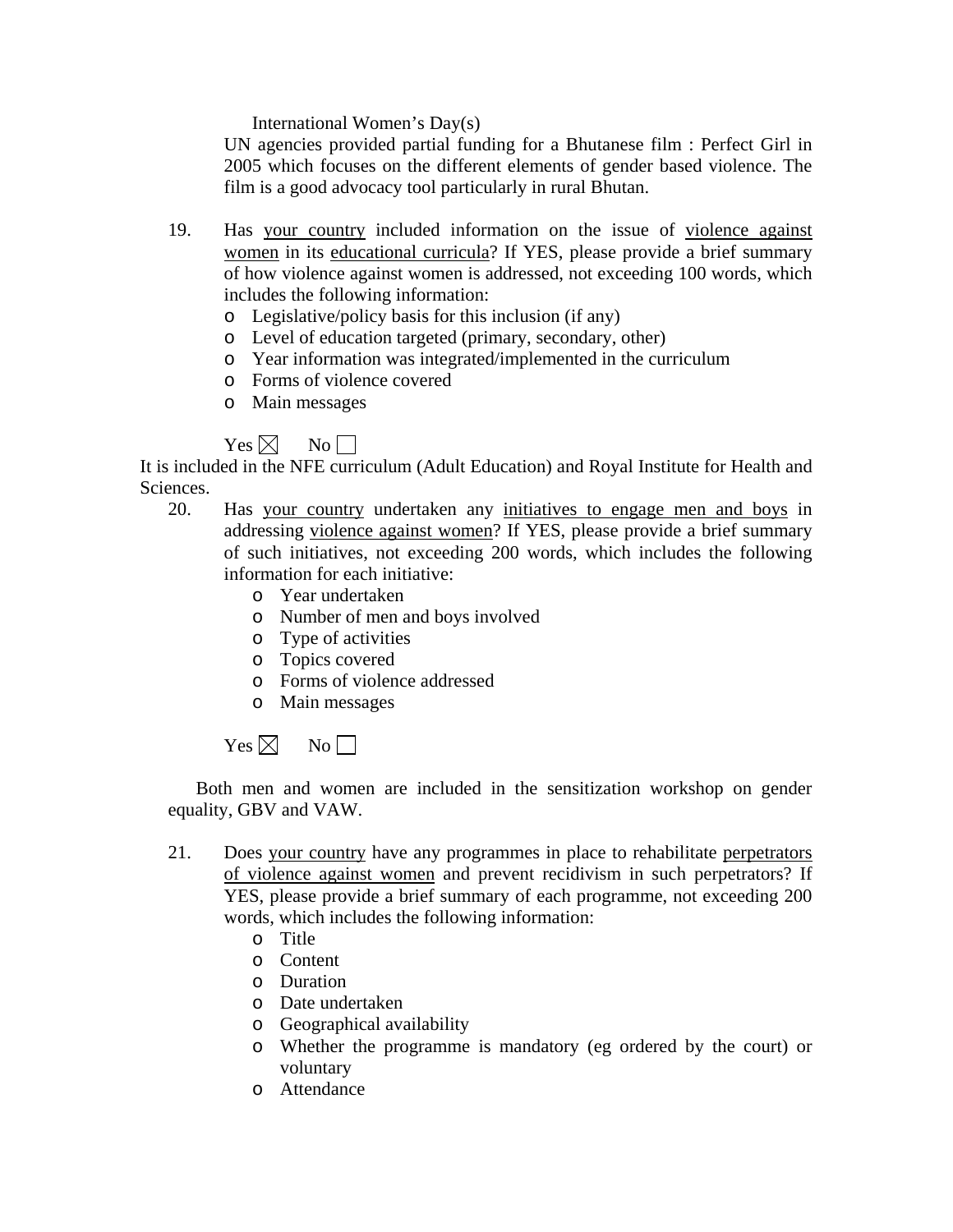# Yes  $\Box$  No  $\boxtimes$

RENEW has initiated, in a small way, counseling and sensitization programme for some perpetrators but no direct programme exists. This is still at a very early stage. The NCWC is exploring the possibility of initiating a program to include men and boys in the prevention of VAW in the coming years.

# **VIII. DATA COLLECTION, ANALYSIS AND RESEARCH**

[It is recommended that the national statistical office be consulted in the preparation of responses for this section of the Questionnaire]

- 22. Have any of the following population-based sample surveys regarding [violence against women](#page-0-2) been undertaken in [your country](#page-2-0)? If YES, please provide a brief summary of each survey/data collection effort and its results, not exceeding 100 words, which includes the following information:
	- o Responsible agency/author(s)
	- o Title
	- o Year(s)/date(s) conducted
	- o Sample size
	- o Whether the sample is representative of the entire country or only selected region(s)
	- o Characteristics of the target population (sex, age, marital status etc)
	- o Form(s) of violence covered
	- o Whether the data is disaggregated by sex, age, race and other relevant characteristics
	- o Whether the survey/data collection effort is repeated on a regular basis and, if so, at what intervals
	- o Whether the national statistical office was involved in the survey/data collection effort

Where possible, please also provide the **full report** of the results.

Though there are no national surveys been undertaken, RENEW has initiated 3 studies on VAW. These include a research study on Violence Against Women, August 2007; Effects and Impacts of Domestic Violence on the Psychological and Social Well-being of Children; and Interviews with students about their witnessing domestic violence in childhood. These studies are in the draft stage and once finalized will be used to provide a better understanding of the situation of VAW and the way forward based on the country's needs.

> a) Dedicated violence against women survey(s)  $Yes \Box No \boxtimes$

b) Inclusion of module(s)/question(s) on violence against women in demographic and health surveys or Multiple Indicator Cluster Survey(s) Yes  $\Box$  No  $\boxtimes$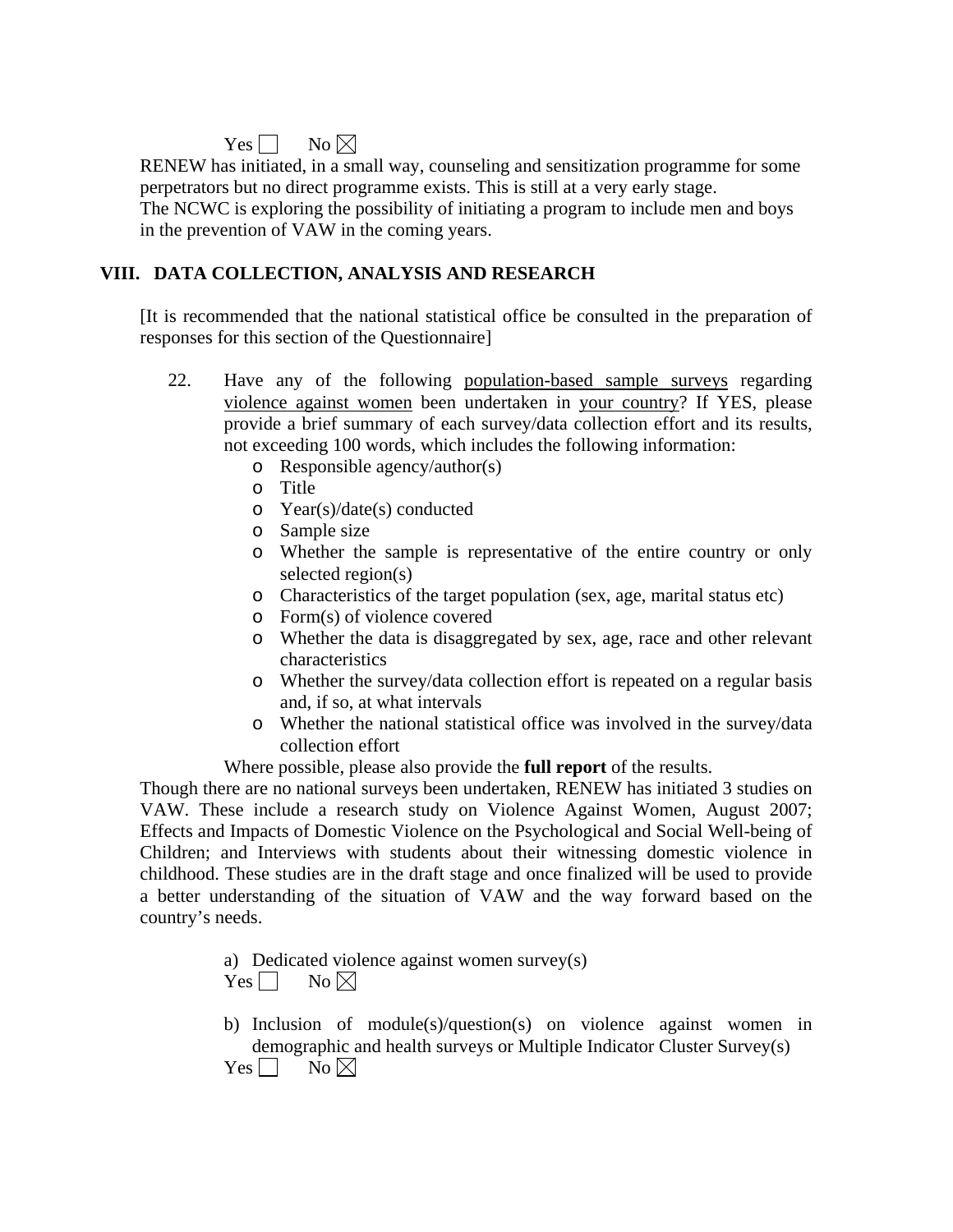c) Inclusion of module(s)/question(s) on violence against women in population-based crime surveys

```
Yes \Box No \boxtimes
```
d) Research studies

 $Yes \boxtimes$  No

A VAW study carried out by the RENEW with support from UNIFEM through the NCWC. The study is still to be endorsed by the National Statistical Bureau.

|            |    |  | e) Other (please specify) |
|------------|----|--|---------------------------|
| $Yes \Box$ | No |  |                           |

- 23. Do any of the following sectors collect data on [violence against women](#page-0-2) in [your country?](#page-2-0) If YES, please provide a brief summary of the data collected by each sector, not exceeding 200 words, including the following information:
	- o Type of data collected
	- o Availability of information on relationship between victim and perpetrator
	- o Year in which data collection began
	- o Frequency of data collection
	- o Location(s) and accessibility of data collection

Where possible, please also provide the **full text** of available data.

a) Justice system (including number of cases reported, number of perpetrators charged and convicted and, where relevant, data from informal justice mechanisms)

 $\mathrm{Yes} \boxtimes \mathrm{No} \square$ System in place but limited access to information. b) Health system  $Yes \boxtimes$  No c) "Violence against women observatories"  $Yes \boxtimes$  No d) Other (please specify)  $Yes \Box No \Box$ 

# **IX. EVALUATION**

- 24. Have any studies, surveys and/or other efforts to evaluate the effectiveness of the following activities to address [violence against women,](#page-0-2) including key challenges to implementation, been undertaken in [your country](#page-2-0)? If YES, please provide a brief summary of each evaluation and its results, including the following information:
	- $\circ$  Author(s)
	- o Title
	- o Year(s)/date(s)
	- o Whether victims/survivors were involved in the evaluation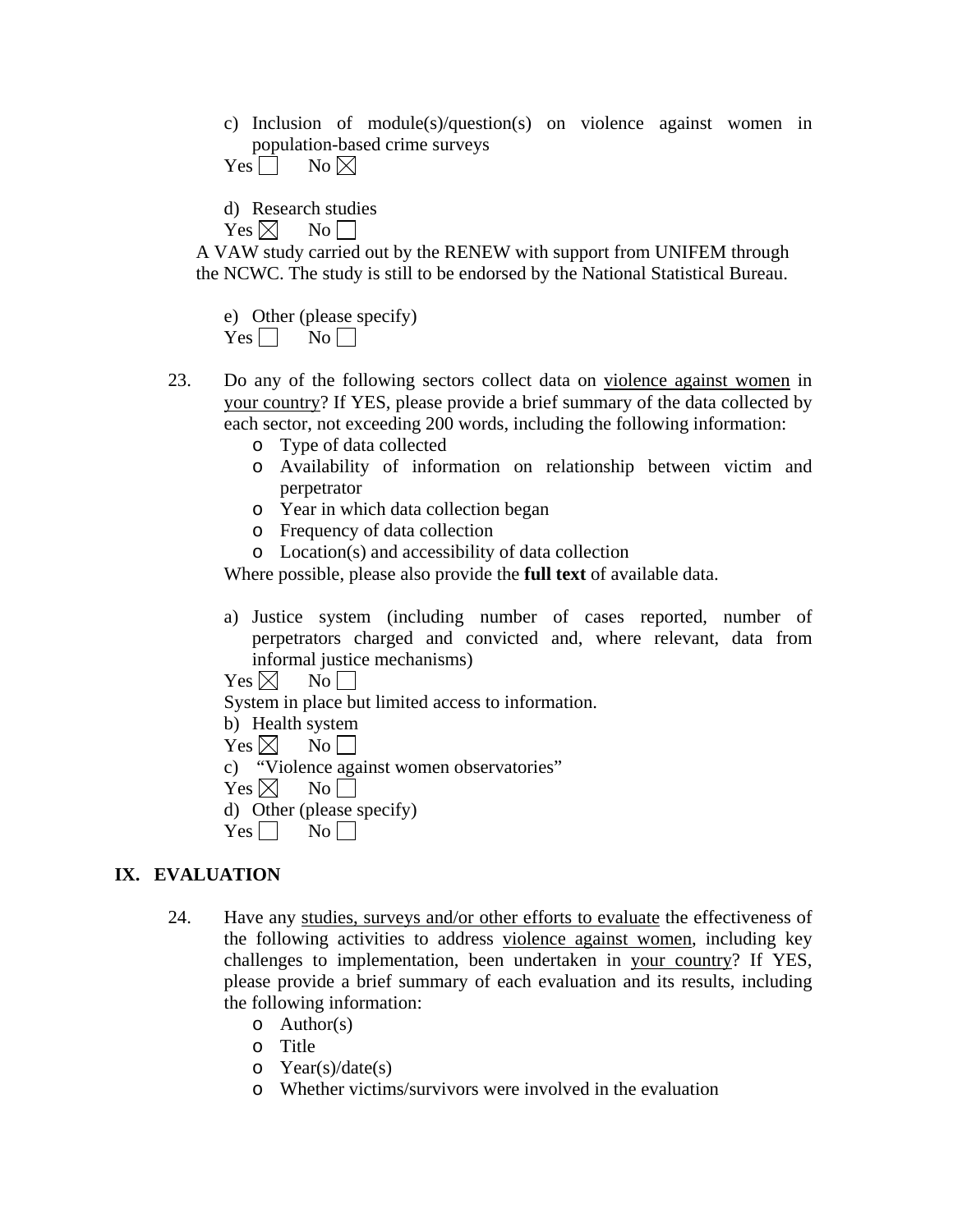Where possible, please also provide the **full text** of the evaluation.

a) Legal framework  $Yes \Box No \boxtimes$ 

|  |                           | b) National Action Plan/Strategy/other policy |
|--|---------------------------|-----------------------------------------------|
|  | Yes $\Box$ No $\boxtimes$ |                                               |

|  |                           | c) Resources allocated to address violence against women |  |  |  |
|--|---------------------------|----------------------------------------------------------|--|--|--|
|  | Yes $\Box$ No $\boxtimes$ |                                                          |  |  |  |

d) Free emergency hotlines to provide advice to women victims/survivors of violence  $Yes \Box No \boxtimes$ 

e) Shelters for women victims of violence and their children Yes  $\Box$  No  $\boxtimes$ 

f) Integrated service centers for victims (for example 'one stop centers) Yes  $\Box$  No  $\boxtimes$ 

g) Counseling and psychological care  $Yes \Box No \boxtimes$ 

h) Free health services Yes  $\Box$  No  $\boxtimes$ 

i) Free legal advice/referrals  $Yes \Box No \boxtimes$ 

j) Rehabilitation programmes which provide education and training  $Yes \Box No \boxtimes$ 

k) Housing assistance  $Yes \Box \qquad No \boxtimes$ 

l) Financial assistance Yes  $\Box$  No  $\boxtimes$ 

m) Awareness raising campaigns  $Yes \Box No \boxtimes$ 

n) Incorporation of information addressing violence against women in educational curricula Yes  $\Box$  No  $\boxtimes$